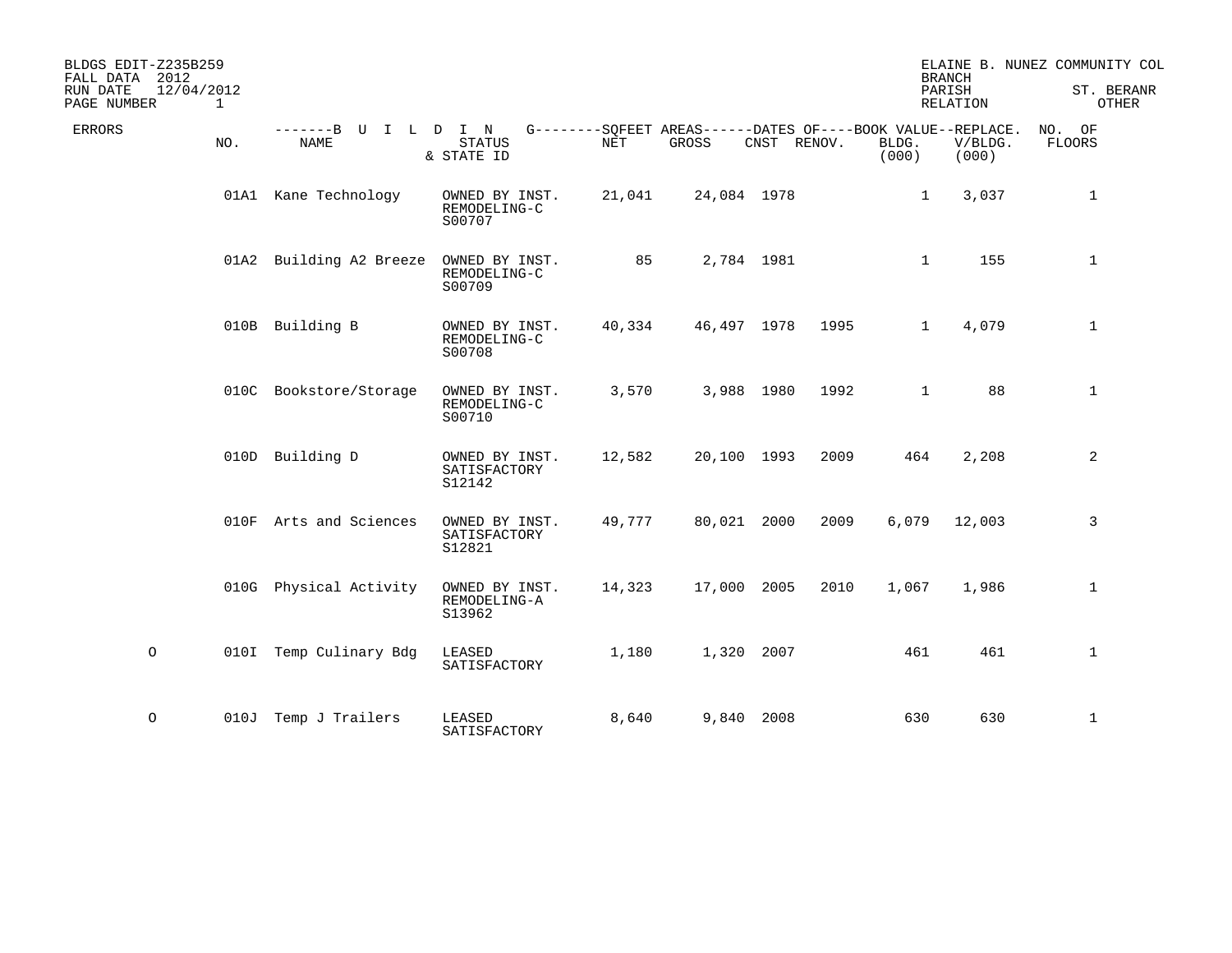| BLDGS EDIT-Z235B259<br>2012<br>FALL DATA<br>RUN DATE<br>PAGE NUMBER |    | 12/04/2012<br>2 |                  |   |                                          |        |                |                  |                                                     |                | ELAINE B.<br><b>BRANCH</b><br>PARISH<br>RELATION | NUNEZ COMMUNITY COL | ST. BERANR<br>OTHER |
|---------------------------------------------------------------------|----|-----------------|------------------|---|------------------------------------------|--------|----------------|------------------|-----------------------------------------------------|----------------|--------------------------------------------------|---------------------|---------------------|
| ERRORS                                                              |    | NO.             | -------B<br>NAME | U | STATUS<br>& STATE ID                     | $G$ -- | -SOFEET<br>NET | AREAS--<br>GROSS | -DATES OF----BOOK VALUE--REPLACE.<br>CNST<br>RENOV. | BLDG.<br>(000) | V/BLDG.<br>(000)                                 | NO. OF<br>FLOORS    |                     |
|                                                                     | T. | 010K            | Gazebo           |   | OWNED BY INST.<br>SATISFACTORY<br>S15839 |        |                | 1,076            | 2008                                                |                | 242                                              |                     |                     |
|                                                                     |    | 010L            | Methanol Plant   |   | OWNED BY INST.<br>SATISFACTORY<br>S22050 |        | 319            | 480              | 2011                                                | 701            | 701                                              | ᅩ                   |                     |